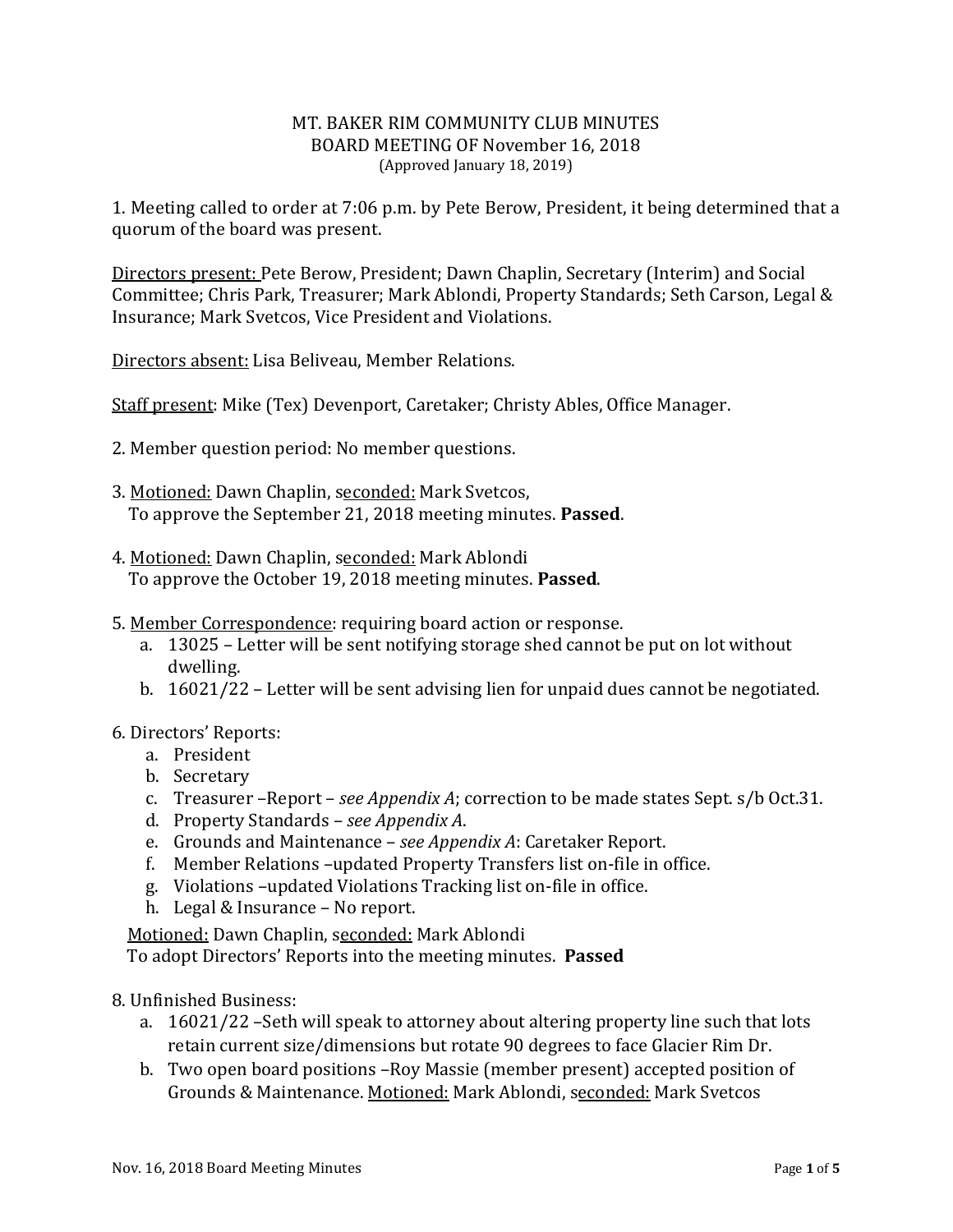To appoint Roy Massie as interim Grounds & Maintenance Director. **Passed**. Actively searching for remaining open board position.

- c. President's letter for 2019 dues mailing Few updates to make then good to go.
- d. Plow truck shop project update Will get quote from Pioneer Post. Board will look at MBR property for best option for placement.
- e. Pool deck leveling project update Look for more options for complete overhaul of deck with work to begin fall of 2019 after pool closes for season.
- f. Annual dues mailing update Mailing list verified and invoices ready to go.
- g. 16015/16 update on construction site complaint Warning letter sent.
- h. 22007 Mark will contact Lisa about letter.
- 9. New Business:
	- a. Removal of old tables and piano from clubhouse Tex will put tables on Nextdoor and piano will go into spring dumpster was put on Craigslist for free but no takers.
	- b. MBRCC flood insurance Seth checked, and we are covered for all assets.
	- c. Funds for Christmas lights clubhouse. Motioned: Pete Berow, seconded: Chris Park. **Passed**.
	- d. Fund advance for New Year's Eve party to be paid back from ticket sales. Motioned: Mark Ablondi, seconded: Mark Svetcos. **Passed**.
	- e. 2018 Amended Bylaws (Resolution 2018-03) Dawn will work with Christy concerning this and Pete will take to notary and file with Whatcom Co.
	- f. Part-time assistant caretaker Hank is leaving to go to school. Tex advised do not need to fill position at this time if he needs to fill in the future will let us know.
	- g. Gate-house occupancy agreement needed Dawn will speak to Angela concerning this.
	- h. Board dinner discussion to be had by directors.
	- i. Funds for coffee maker & microwave for office Motioned: Dawn Chaplin, seconded: Mark Ablondi. **Passed**.
	- j. Security update Seth will look into new cameras and lighting and clubhouse for estimates.
	- k. Fine for broken gate will increase from \$100.00 to \$125.00. Motioned: Dawn Chaplin, seconded: Pete Berow. **Passed**.

Meeting adjourned at 9:17 p.m. Mark Ablondi moved to adjourn. Pete Berow seconded. Next board meeting is Friday, January 18, 2019 at 7:00 p.m. in the clubhouse.

| Dated:                |  |  |
|-----------------------|--|--|
| Print Name and Title: |  |  |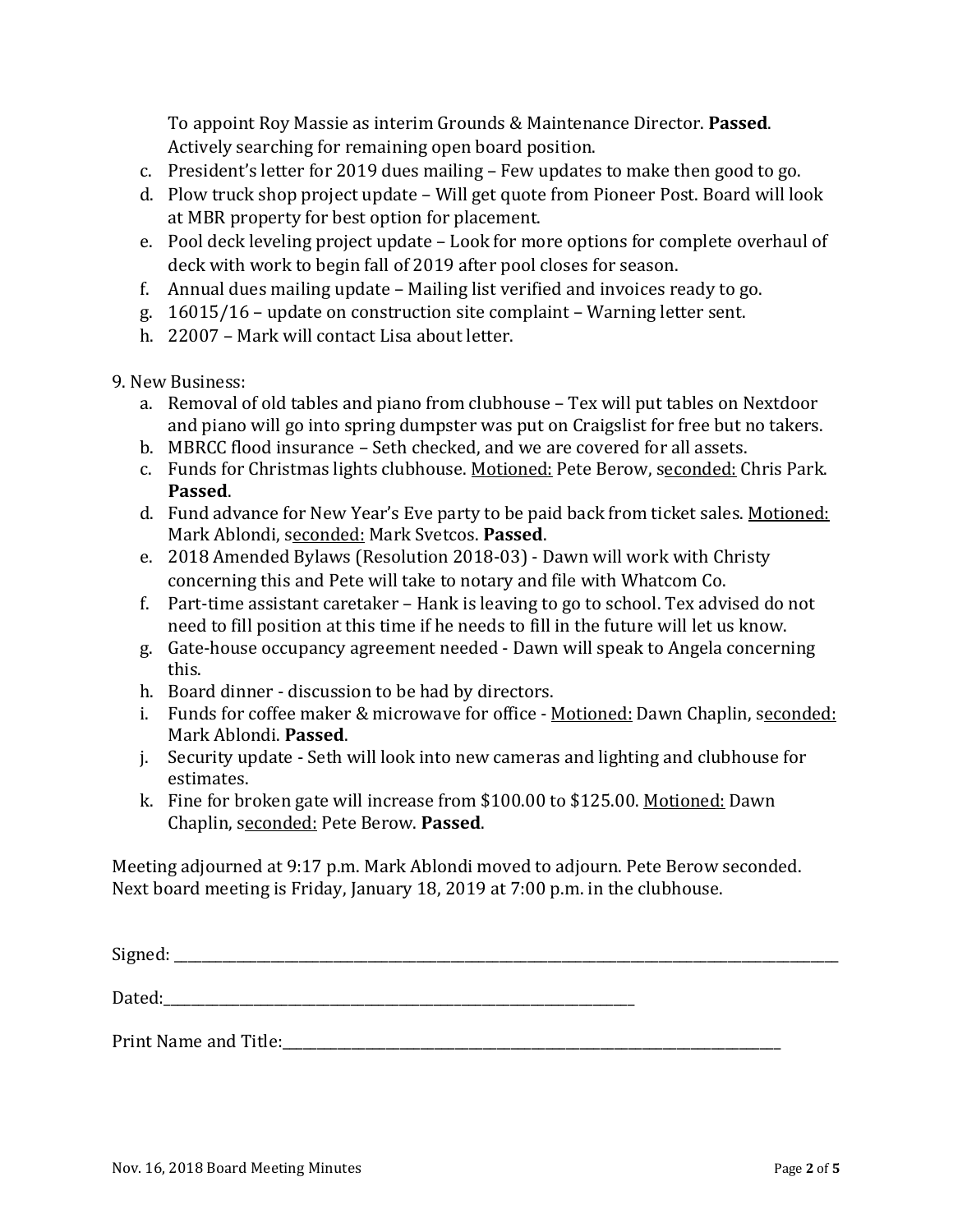## **APPENDIX A - DIRECTORS' REPORTS**

For Board Meeting November 18, 2018

# **I. Nov. 2018 Treasurer Report - Chris Park**

Cash balance as of October 31, 2018 was \$339,110 and consisted of \$68,032 allocated to the operating fund, \$253,073 allocated to the replacement fund and \$18,005 held in construction deposits. Cash in the operating fund is higher than the balance as of October 2017 which was \$58,367. A transfer of \$9,553 was made from the replacement fund to the operating fund in October which largely relates to clubhouse bathroom and lighting projects.

Total revenue year-to-date is now higher compared with the budget mainly due to higher rental fees and violations. Rental fees of \$15,950 have exceeded the budget (\$14,000) and will increase by year end with demand over the start of the ski season. Violations are approximately \$4,775 higher than budget, but significant amounts collected over the remainder of the year shouldn't be counted on. Accounts receivable are just under \$4,000 at the end of September. Of the total balance, \$2,300 of receivables are past due 90 days and will have to be followed up on to determine uncollectible amounts.

Expenses are currently in-line with expected year-to-date costs except for the tiling in the clubhouse bathrooms which totaled \$7,756. A transfer from the reserve fund was done to cover this amount as it was included in the 5-year capital plan. Repairs and maintenance may come in under budget (currently \$19,000 under budget) but will be dependent on the amount expended in November/December and will be somewhat offset by over budget items in other areas. The amount budgeted from the reserve fund this year was \$42,000 and included: CH lighting \$1,900 (completed), CH Siding \$4,627, lawn equipment (need new leaf blower \$600), CH Structure \$5,000 (not needed, thought the framing around the shower may be costly, but was completed in-house) and gatehouse structure \$8,000 (repairs to Fascia board around roof line, and possible repairs to the deck). With the summer months over, these projects will probably not be completed by the end of the year and will affect whether the capital fund comes in over or under budget this year.

Capital projects which are currently being quoted and assessed are the pool deck repairs, which has been slowly deteriorating and needs attention before the next pool season, and the tool shed/garage improvement. Both will be expensive and \$50,000 (\$20,000 for the pool and \$30,000 for the garage) was written into the 2019 capital improvement plan. Estimates and an action plans should be determined in the next month or two.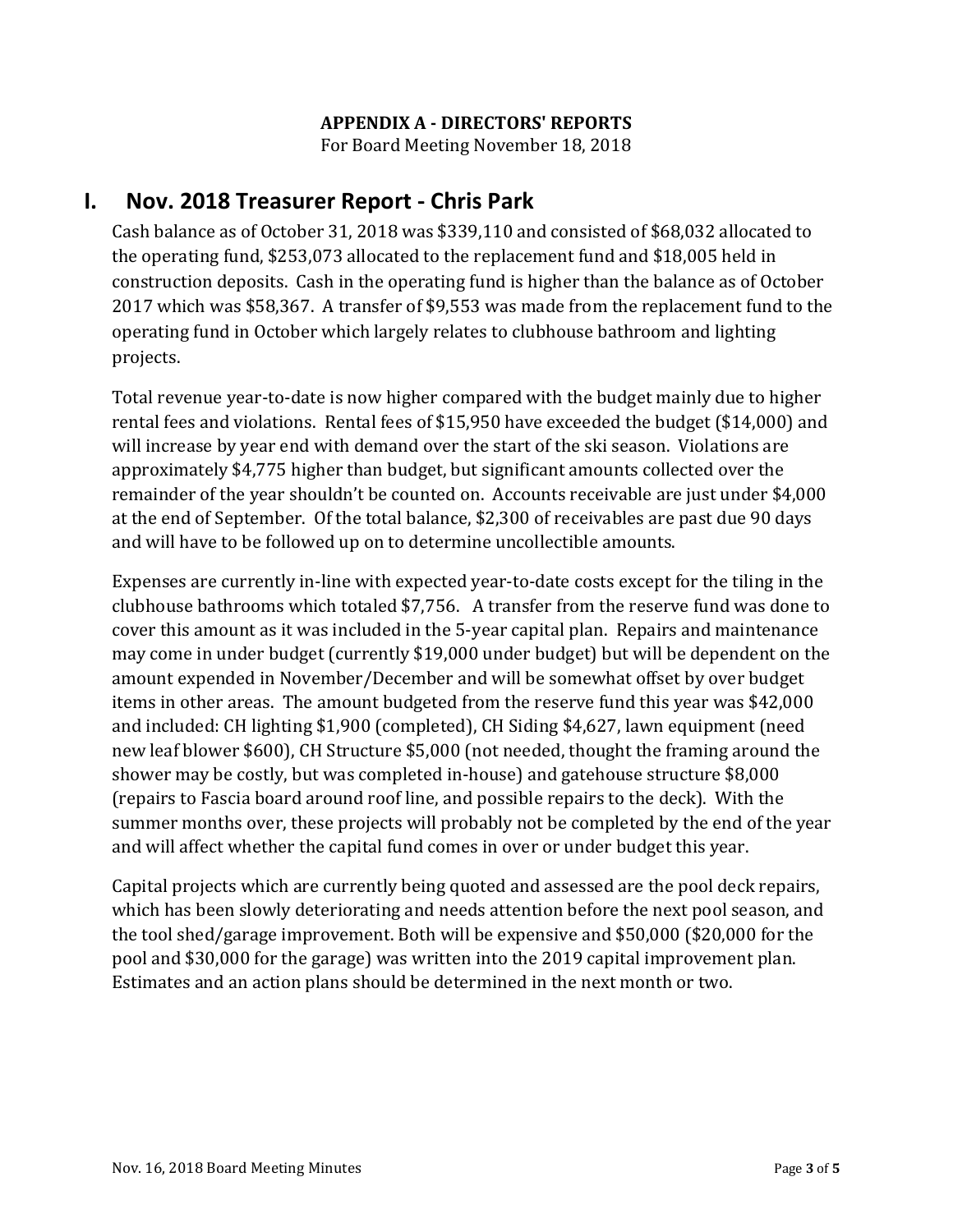# **II. Nov. 2018 Property Standards Director Report – Mark Ablondi**

**22014 Pinnacle**. Water district filled in ditch in question, re: utility meter.

#### **MBR COMMON PROPERTY TREE SURVEY RESULTS**

**14009 Welcome**. Three leaning ALDERS R6, CUT.

**15023 Iceberg**. Large MAPLE R6 Limps over road, NOT CUT.

**17007 Shuksan**. One FIR R5 w/ roots disrupting Water District utility box, CUT.

**CLUBHOUSE:** Large DOUG FIR R3-4 near propane tank. CUT.

**21011 Pinnacle.** One large COTTONWOOD R6, CUT. Three leaning ALDERS R6, CUT

Total (est.): \$2100 for MBR common property trees.

**17022 Glacier Rim Dr**. Member left trees and tree debris in road drainage ditch this summer. Caretaker has requested they clean it up. No action to date over a couple months.

Today 11/16 Tex & I checked on a couple of the active construction sites and also the recent backhoe work on the common ditch drainage b/w Iceberg & Glacier Rim west of Shuksan.

On Board correspondence, I request that we add street addresses of referenced lots to the email subject line. It will save time and effort in having to track down information especially when we're on the road without reference material. e.g., recent member email request for lot 25 shed? Thanks.

# **III. Nov. 2018 Caretaker Report – Tex Devenport**

## **CAPITAL IMPROVEMENT PROJECT UPDATES**

- 1. Sand Shed
	- a. Eco Blocks purchased and on-site
	- b. Estimate received from Mountainscape Const. (Joe Lauderdale) for \$8,925
- 2. Plow Truck Garage
	- a. Evaluated lawn area near office or staff parking area for potential new garage
	- b. Requesting estimate from Post & Frame, experienced with handling permitting
- 3. Pickleball Court Resurfacing
	- a. Updated bid from Cascade (good thru Jan. 1, 2019), discounted due to owner moving to MBR
	- b. No update on research on relocating court to new site
- 4. Pool Deck Leveling
	- a. OPTION 1- estimate from Northwest Poly Services leveling existing aggregate squares, \$8,862
	- b. OPTION 2 estimate Squalicum Valley Concrete to remove and replace aggregate squares w/ #4 rebar on 4" center – Peter suggests 2" center, which will add to cost of \$43,324